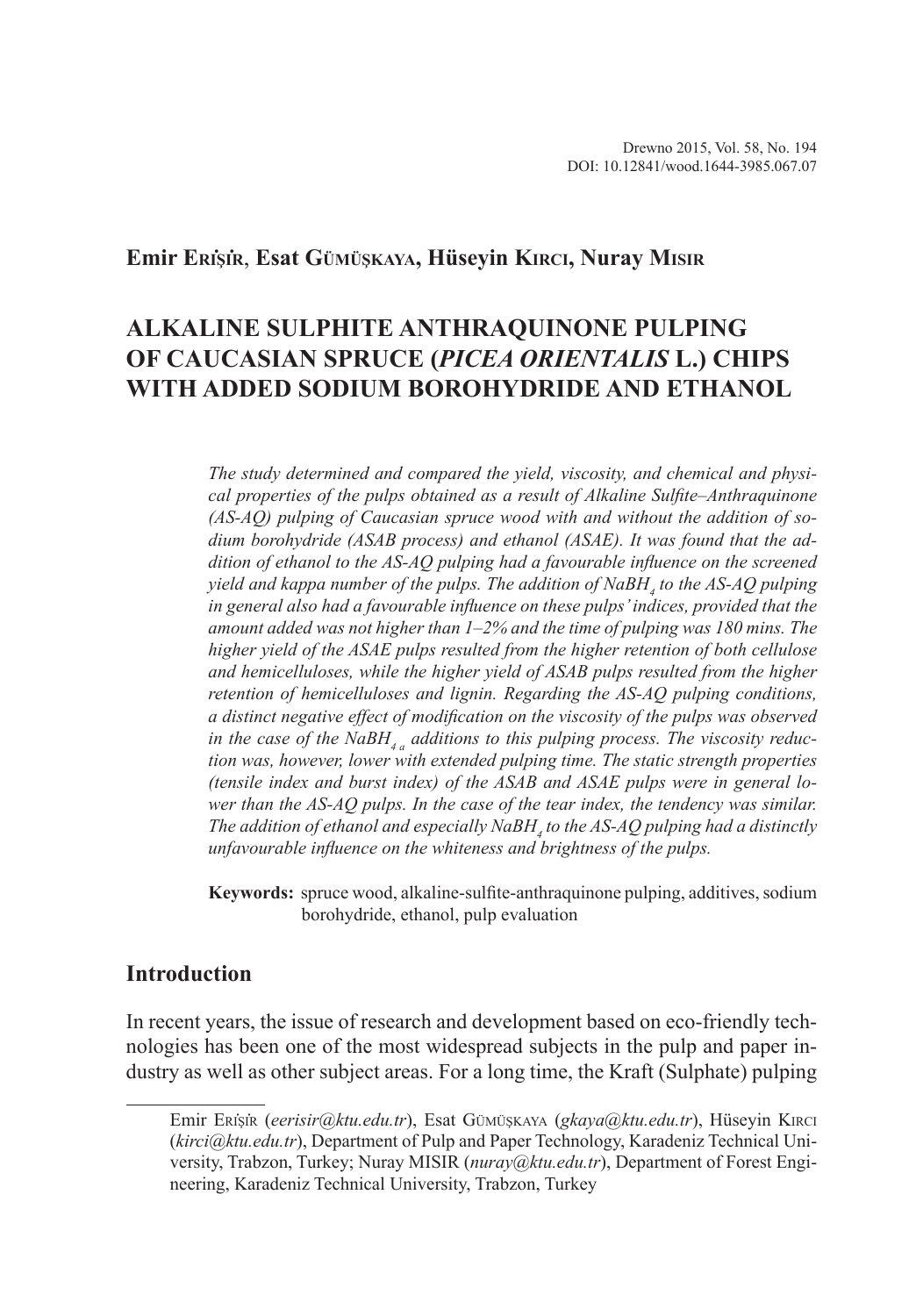process has been the most widely-used process in the world for the production of pulp from wood. Despite there being several advantages in the process, problems such as low pulp yield and high consumption of bleaching chemicals to reach lower kappa numbers, plus the additional issue of bad odour, still remain.

In the late sixties and early seventies, a more eco-friendly pulping process "Alkaline Sulfite (AS)" was developed as an alternative to the Kraft process [Ingruber, Allard 1970; Ingruber et al. 1971; Virkola et al. 1981; Patt et al. 1998; Sixta et al. 2006]. AS pulping is a cooking process in which the cooking liquor is mainly made up of NaOH and Na<sub>2</sub>SO<sub>3</sub> with a cold cooking pH of 10.0–13.5. Investigations of AS pulping have indicated that it is possible to obtain Kraft-like pulp properties in terms of the pulping yield, unbleached brightness and especially bleached pulp strength and also reduce the odour problems associated with the Kraft process [Hauki, Reilama 1982; Ingruber et al. 1982; Gullichsen, Fagelholm 1999]. However, the AS pulping process had some disadvantages such as lowered rates of delignification at a high chemical charge and decreased pulping yield in the same kappa number range compared to that of the Kraft pulping process. To reach the delignification rate of the Kraft pulping process, the proportion of sodium hydroxide in the AS cooking liquor was increased, but the yield of the AS pulping process diminished as a result of carbohydrate degradation in stronger alkaline pulping conditions [Sixta et al. 2006].

In all types of alkaline pulping conditions, two dominant reaction types occur upon cellulose chains [Fengel, Wegener 1989]: The Alkaline Hydrolysis and Peeling-off Reactions. Generally, the degree of polymerization (DP) of polysaccharide is affected mostly by the alkaline hydrolysis. The peeling-off reactions begin from so-called Reducing End Groups (REG), which are at the end of cellulose chains and have reactive aldehyde carbonyl groups [Lai 2001; Sixta et al. 2006; Henriksson, Lennholm 2009]. The new REGs on cellulose chains are also created as a result of the cleavage of glycosidic bonds during alkaline hydrolysis reactions. Therefore, the REGs of cellulose chains must be stabilized against undesirable alkaline reactions. Stabilization of REGs can be recognized in different ways: oxidation, reduction or derivatization [Testova et al. 2014].

During the eighties, the addition of anthraquinone (AQ) and related compounds to the alkaline pulping process opened up new possibilities for developing novel processes. Many studies have revealed that with the addition of AQ, the efficiency and selectivity of delignification by oxidation improve. Compared to the Kraft process, the AQ in AS-AQ pulping under alkaline conditions behaved selectively, providing both a higher yield and viscosity at a given kappa number [Virkola et al. 1981; Kettunen et al. 1982].

In order to improve pulp properties, the AS-AQ pulping was modified by adding methanol (ASAM) or ethanol (ASAE) to replace 50% of the water in the cooking liquor [Patt, Kordsachia 1986; Kirci et al. 1994]. The pulps produced by the ASAM and ASAE processes showed better strength properties, higher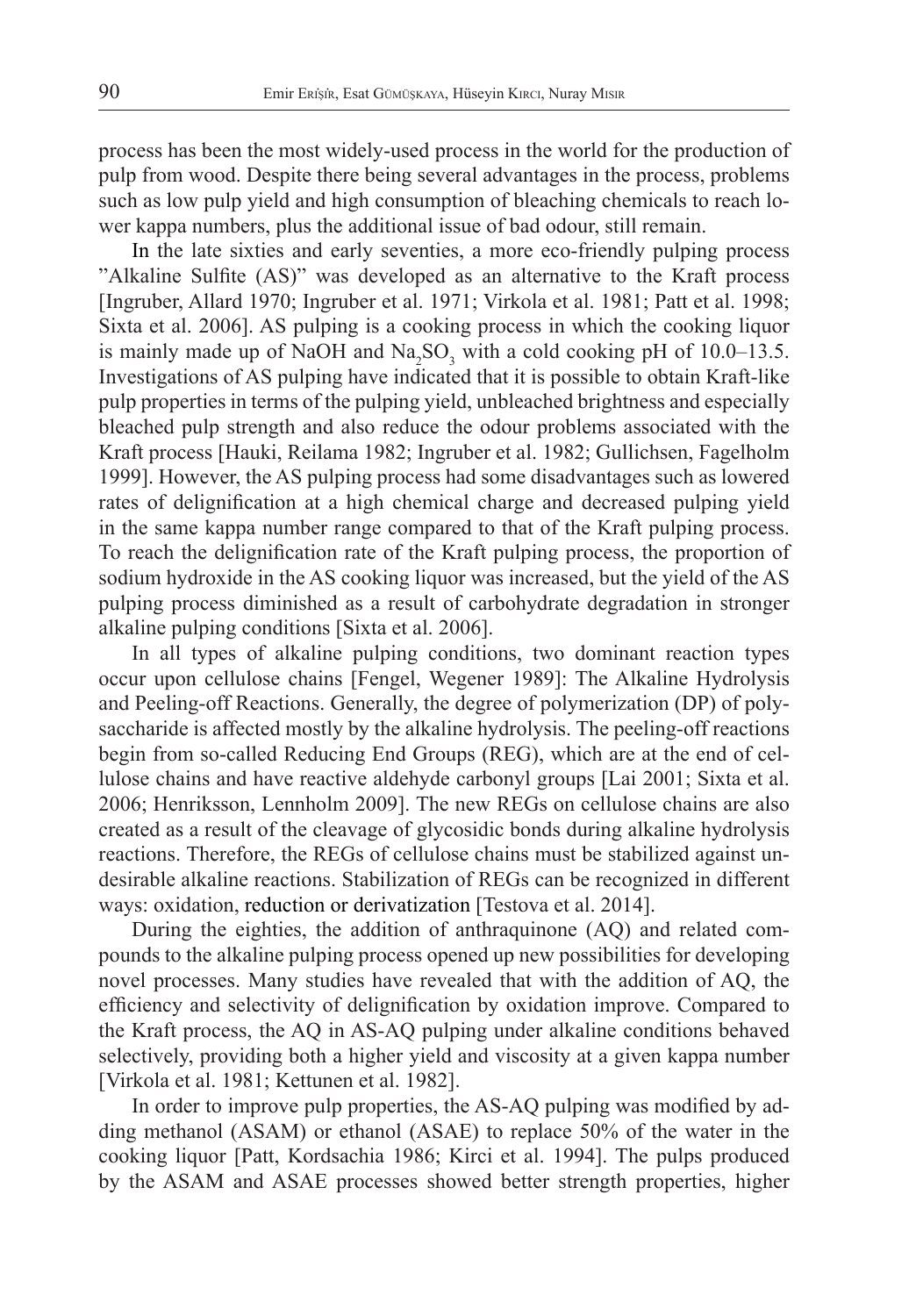yield and improved bleachability compared to the Kraft process [Kordsachia, Reipschläger 1990; Sixta et al. 2006; Hedjazi et al. 2009].

Using the ASAM process as opposed to the Kraft process, a lower kappa number can be achieved without degradation in the cellulose chains [Patt et al. 1998]. However, methanol and ethanol are highly volatile and flammable solvents. Therefore, the recovery of chemicals used during cooking is problematic. Methanol is also known to be highly toxic for humans [Oliet et al. 2002; Patt et al. 2003; Sixta et al. 2006].

In the late fifties, several groups used sodium borohydride to increase the rate of delignification and total pulp yield in the Kraft pulping process. Courchene obtained a good review for these earlier studies on the effects of sodium borohydride [Courchene 1998]. Later, some researchers [Tutuş 2005; Akgul, Temiz 2006; Istek, Özkan 2008; Istek, Gonteki 2009; Tutuş et al. 2010; Testova et al. 2013] investigated the influence of sodium borohydride (BH) on the Kraft pulping process using different raw materials and cooking conditions. They concluded that sodium borohydride stabilizes the reduction REGs of the polysaccharides regarding the peeling-off reaction in alkaline pulping conditions, and caused an increase in the pulping yield. On the other hand, the effects of sodium borohydride in the AS-AQ pulping process of spruce wood have not previously been investigated. The aim of this study is to determine the effects of adding sodium borohydride to the AS-AQ pulping (ASAB) of spruce chips by characterizing the pulp and paper sheet properties as well as to improve the knowledge of the effects of boron additives on alkaline pulping methods.

#### **Materials and methods**

Caucasian spruce wood samples (*Picea orientalis* L.) used as the raw material were collected in the Eastern Black Sea region of Turkey. For the pulping experiments, the spruce wood was debarked and homogeneously chipped by hand into chips of  $20.0 \times 20.0 \times 3.0$  mm. After determining the moisture content of the air dried chips, 800.0 g of spruce chips (grams oven-dry basis) were weighed separately in a polyethylene bag.

The sampling, preparing and measuring of the chemical composition of the wood were carried out according to TAPPI Test Methods: Sampling and Preparing Wood for Analysis [TAPPI T257 cm-12:2012], Solvent Extractives of Wood and Pulp [TAPPI T204 cm-07:2007], Water Solubility of Wood and Pulp [TAPPI T207 cm-08:2008], One Percent Sodium Hydroxide Solubility of Wood and Pulp [TAPPI T212 om-12:2012], Alpha, Beta and Gamma-Cellulose in Pulp [TAPPI T203 cm-09:2009] and Acid-Insoluble Lignin in Wood and Pulp [TAPPI T222 om-11:2011]. Wise's Chloride method was used to determine the holocellulose content of the wood and Kürschner-Hoffner's approach was used for to determine the cellulose content [Browning 1967].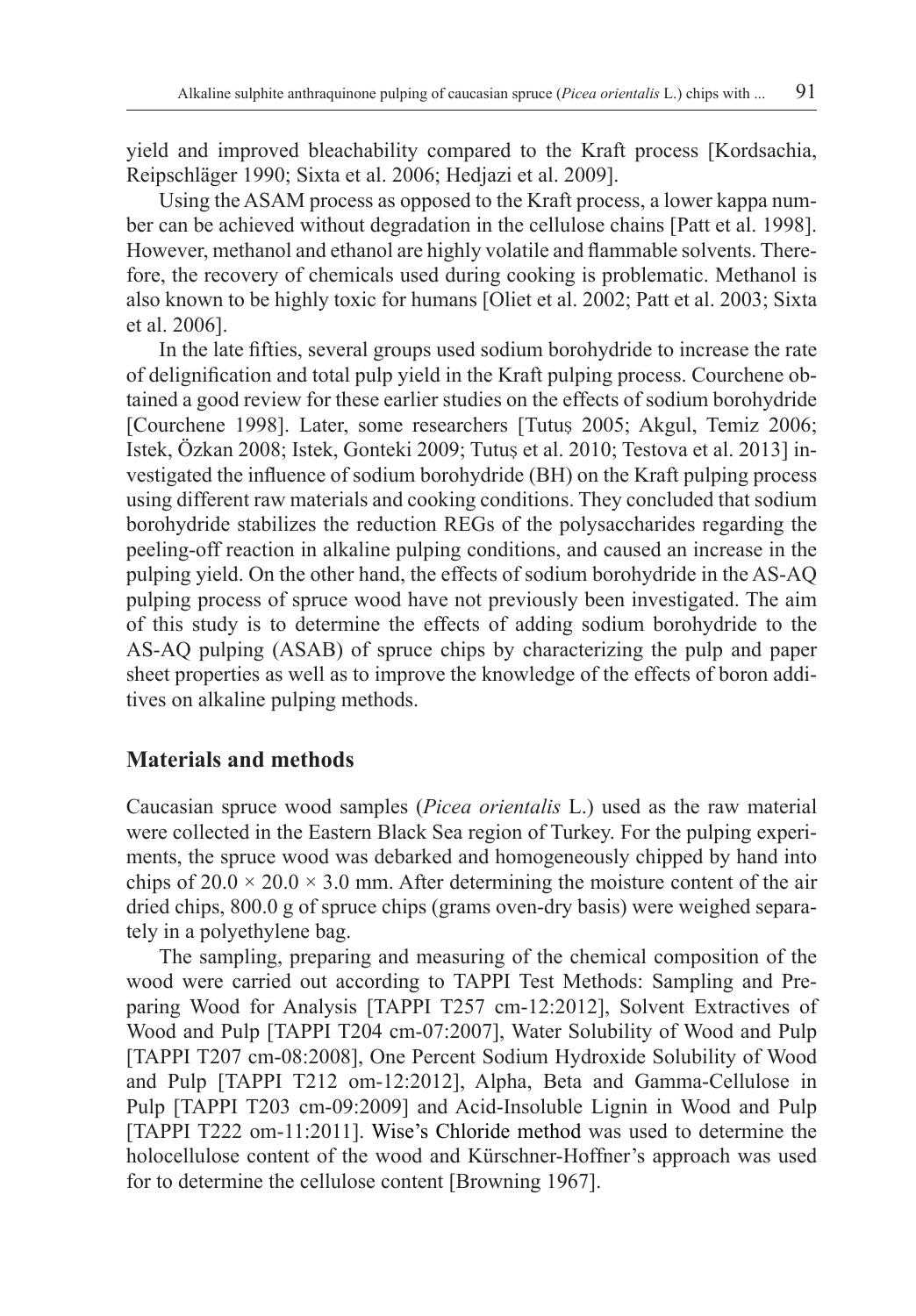The spruce chips were digested by the Alkaline Sulfite Anthraquinone (AS-AQ) method. Ethanol (instead of half (50%) of the water in the cooking liquor) and  $N$ aBH<sub>4</sub> (1, 2, 3%; calculated as Oven-Dried wood) were added to improve the pulp yield and delignification ratio. The liquor-to-wood ratio for all the cooks (L/g) was 4/1. The Active Alkali charge, AQ charge and cooking temperature were consistent at 25%, 0.2% (calculated as Oven-Dried wood) and 180°C, respectively. The pulping processes were carried out in a batch-type digester rotating at 4 rpm with an automatic temperature control. The pulping conditions of the spruce wood are presented in table 1.

| Methods     | Trials         | Time [min] | Et OH $[\%]$             | NaBH <sub>4</sub> [%] |  |
|-------------|----------------|------------|--------------------------|-----------------------|--|
|             | A <sub>1</sub> | 150        | $\overline{\phantom{0}}$ | ۰                     |  |
| AS-AQ       | A2             | 180        | $\overline{\phantom{a}}$ | -                     |  |
| <b>ASAE</b> | E1             | 150        | 50                       | -                     |  |
|             | E2             | 180        | 50                       | -                     |  |
| <b>ASAB</b> | B1             | 150        | $\overline{\phantom{a}}$ |                       |  |
|             | B <sub>2</sub> | 150        | $\overline{\phantom{a}}$ | 2                     |  |
|             | B <sub>3</sub> | 150        | $\qquad \qquad$          | 3                     |  |
|             | <b>B4</b>      | 180        | $\overline{\phantom{a}}$ |                       |  |
|             | B <sub>5</sub> | 180        | $\qquad \qquad$          | $\overline{2}$        |  |
|             | <b>B6</b>      | 180        |                          | 3                     |  |

**Table 1. Pulping conditions of spruce wood chips**

The chips were impregnated for 60 min at 115°C in pulping conditions before the main cooking process began. The cooking trials were carried out in a batch type digester rotating at 4 rpm with automatic temperature control. 800 g of wood chips (calculated as Oven-Dried wood) were used for each cooking trial. The cooking time, ethanol and  $NabH_4$  addition ratios were selected as variables for each process.

The pulp yield and reject ratios were determined according to the TAPPI T210 cm-03 standard method [2003]. The kappa number [TAPPI T236 om-06:2006] and viscosity [SCAN cm 15:88:1988] of the pulp were determined by conducting duplicate experiments. The holocellulose content of the pulps was determined using the standards mentioned above. The Alpha-Cellulose content of the pulps was determined according to TAPPI T429 cm-10 [2010].

The pulps were beaten to 50±2°SR by a Valley type hollander [TAPPI T200 sp-10:2010]. The freeness levels of the pulp were determined according to SCAN-C 19:65 standard methods [1964]. The paper sheets were produced by a Rapid- -Kothen Sheet Forming Machine. The tensile, burst and tear indexes of the paper sheets were determined according to the TAPPI T494 om-01 [2006], T403 om-10 [2010] and T414 om-12 [2012] standards, respectively. The optical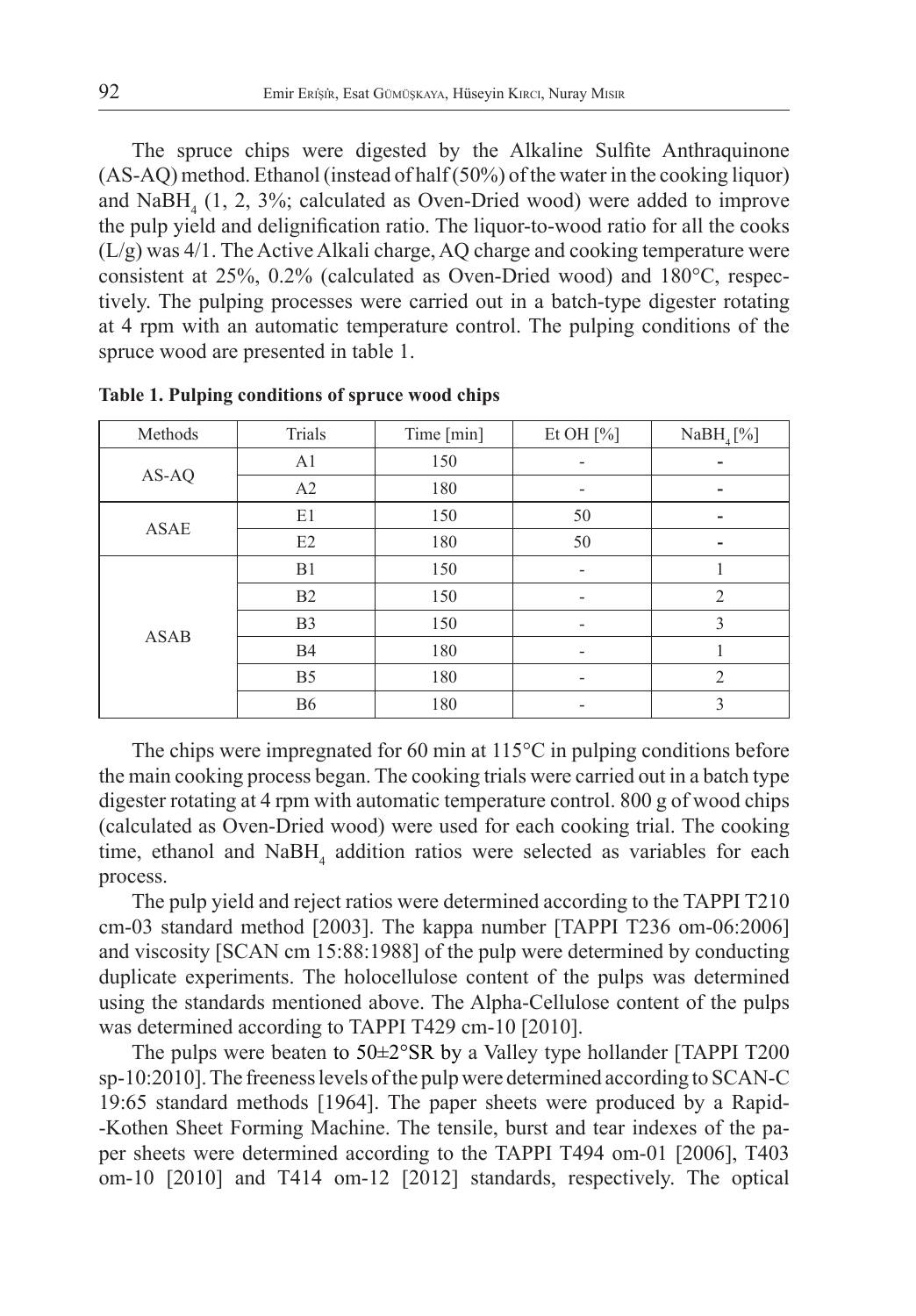[ISO 2470-1:2009; ISO/DIS 11476] and color [ISO/CD 5631:2009] properties of the pulps were measured using an Elrepho-3300 diffuse reflectance spectrophotometer. The statistical analyses were recorded by Statgraph plus 5.0 software.

#### **Results and discussion**

Table 2 shows the main components of the spruce woody cell walls (carbohydrates, lignin and wood extractives) determined using the previously discussed standard methods, and the results of previous studies for comparison.

| Chemical Content               | Determined | Serin et<br>al. 2003 | Hafizoğlu,<br><b>Usta 2005</b> | Ucar<br>2005 |
|--------------------------------|------------|----------------------|--------------------------------|--------------|
| Holocellulose [%]              | 72.62      | 73.56                | n/a                            | 80.4         |
| Alphacellulose [%]             | 46.20      | 43.08                | 43.55                          | 50.5         |
| Holocellulose - Alphacellulose | 26.42      | 30.48                | n/a                            | 29.9         |
| Cellulose $[\%]$               | 54.97      | 55.97                | 53.80                          | n/a          |
| Lignin $[\%]$                  | 26.21      | 26.93                | 27.50                          | 26.1         |
| Alcohol-benzene solubility [%] | 4.16       | 1.11                 | 1.90                           | 1.5          |
| % 1 NaOH solubility [%]        | 12.19      | 10.58                | 11.85                          | 10.5         |
| Hot water solubility $[\%]$    | 2.98       | 1.83                 | 2.30                           | 2.6          |
| Cold water solubility [%]      | 2.63       | 0.99                 | 0.90                           | n/a          |

**Table 2. Chemical content and solubility of spruce wood**

The main components of the wood (cellulose, hemicellulose and lignin) indicated a good correlation with previous studies but the solubility of the wood was slightly higher than that of Serin et al. [2003], Hafizoğlu, Usta [2005] and Ucar [2005]. The differences between the chemical compositions of the spruce wood samples could have originated from the age and ecological factors of the trees in their plantation areas.

All the cooks were performed at 180°C and the cooking time was a variable of 150 and 180 min. The active alkali charge was 25.0% on the basis of wood chips (calculated as Oven-Dried wood), calculated as NaOH. The  $\text{Na}_2\text{SO}_3/\text{NaOH}$  ratio was constant at 80/20, calculated as NaOH. The results of the AS-AQ, ASAE and ASAB cooks are listed in table 3. The chemical contents of the pulps (holocellulose and α-cellulose) obtained from the AS-AQ, ASAE and ASAB processes were also determined and are given in table 3.

It is clearly seen in table 3 that all of the results of the ASAB pulping trials resulted in a higher screening yield than that of the AS-AQ cooking trials in similar cooking conditions. Generally, some wood carbohydrates (hemicelluloses and small cellulose chains) are degraded and dissolved in the alkaline pulping liquor. The positive effect of sodium borohydride in the alkaline pulping conditions can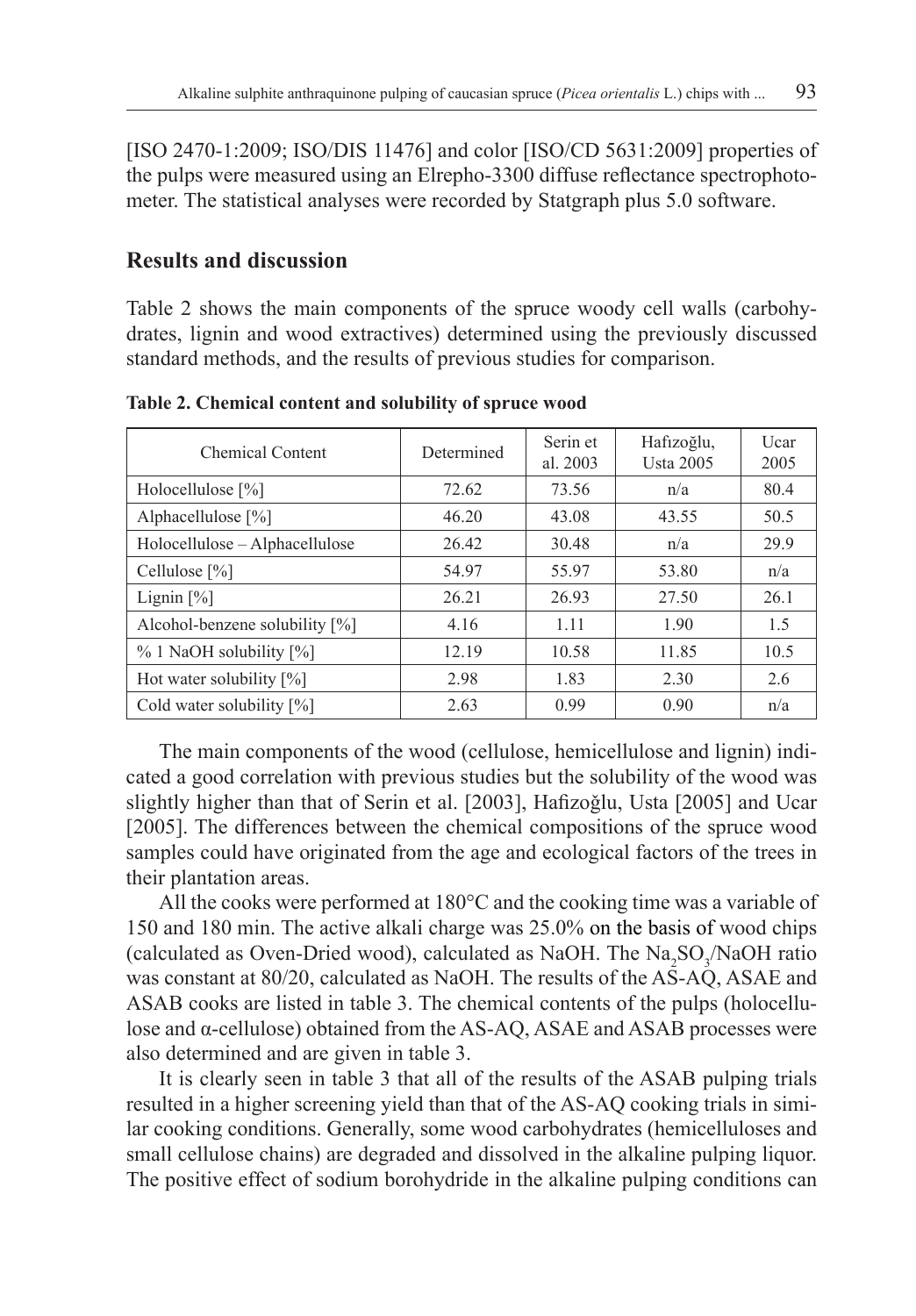be accounted by selectively reducing the effect on the carbonyl groups of cellulose chains to alcohols [Istek, Özkan 2008; Istek, Gonteki 2009; Tutuş et al. 2010; Testova et al. 2014].

| Methods     |                | pH of Cooking<br>Ligour |       | Cooking yield $[\%]$ |          |       | Kappa<br>N <sub>0</sub> | Holocel.          | Alphacel.         |
|-------------|----------------|-------------------------|-------|----------------------|----------|-------|-------------------------|-------------------|-------------------|
|             |                | white                   | black | rej.                 | screened | total |                         | $\lceil\% \rceil$ | $\lceil\% \rceil$ |
| <b>ASAO</b> | A <sub>1</sub> | n/a                     | 10.00 | 4.57                 | 47.11    | 51.68 | 42.1                    | 90.54             | 86.52             |
|             | A2             | 13.19                   | 9.72  | 4.49                 | 46.35    | 50.84 | 41.9                    | 89.90             | 85.86             |
| <b>ASAE</b> | E1             | 13.47                   | 9.98  | 3.12                 | 49.25    | 52.37 | 32.3                    | 92.18             | 87.56             |
|             | E2             | 13.43                   | 9.89  | 3.09                 | 49.16    | 52.25 | 30.9                    | 92.60             | 87.33             |
| <b>ASAB</b> | B1             | 13.17                   | 10.42 | 4.32                 | 49.78    | 54.10 | 37.9                    | 91.78             | 84.45             |
|             | B <sub>2</sub> | 13.13                   | 10.36 | 4.69                 | 51.62    | 56.31 | 48.8                    | 89.96             | 84.06             |
|             | B3             | 13.14                   | 10.28 | 5.49                 | 48.73    | 54.22 | 48.6                    | 88.96             | 85.64             |
|             | <b>B4</b>      | 13.22                   | 10.33 | 1.95                 | 49.64    | 51.59 | 35.1                    | 92.21             | 84.82             |
|             | B5             | 13.18                   | 10.36 | 2.73                 | 51.27    | 54.00 | 42.3                    | 92.33             | 84.16             |
|             | <b>B6</b>      | 13.12                   | 10.21 | 3.09                 | 49.73    | 52.82 | 44.9                    | 92.72             | 84.44             |

**Table 3. Some the pulp properties of AS-AQ, ASAE and ASAB cooking trials**

Besides this, it can be seen from the data in table 3 that the amount of reject in the B1 pulping (the addition of  $1\%$  NaBH<sub>4</sub> to the AS-AQ method) was lower than in the A1 method (the AS-AQ pulping without additives), but it rose proportionally with the amount of  $N$ a $BH$ <sub>4</sub> used. The same trend can also be observed in the case of the kappa number of ASAB pulps; with the addition of  $1\%$ of NaBH<sub>4</sub> (calculated as Oven-Dried wood) to the pulping liquor, the kappa number of the B1 pulp was lower by 7 units than that of the A1 pulp. However, in the case of process with  $3\%$  NaBH<sub>4</sub> added (B3), it was higher by 2 units than the A1 pulp.

Thus, the reason for the reject increase in the ASAB process as a result of the higher amounts of NaBH<sub>4</sub> addition is the decrease in the delignification effectiveness of the wood at higher amounts of boron additive, which negatively affect the transformation ability of the wood into pulp, composed of separate fibers.

Some data concerning the influence of  $N$ a $BH$ <sub>4</sub> on yield, kappa number and the amounts of reject of Kraft pulps can be found in literature. For example, Akgül et al. [2007] reported that using  $NabH_4$  in Kraft pulping led to a small decrease in the kappa number compared to the controlled Kraft cooking using Brutia pine (*Pinus brutia* ten.) wood as a raw material. They also confirmed that a significant yield increase was observed when using  $NaBH<sub>4</sub>$  in Kraft pulping. Çöpür and Tozluoğlu [2008] reported that adding  $AQ$  and  $NabH_4$  to the Kraft pulping of Brutia pine (*Pinus brutia* ten.) wood resulted in an increase in the pulp yield and a reduction in both kappa number and rejects.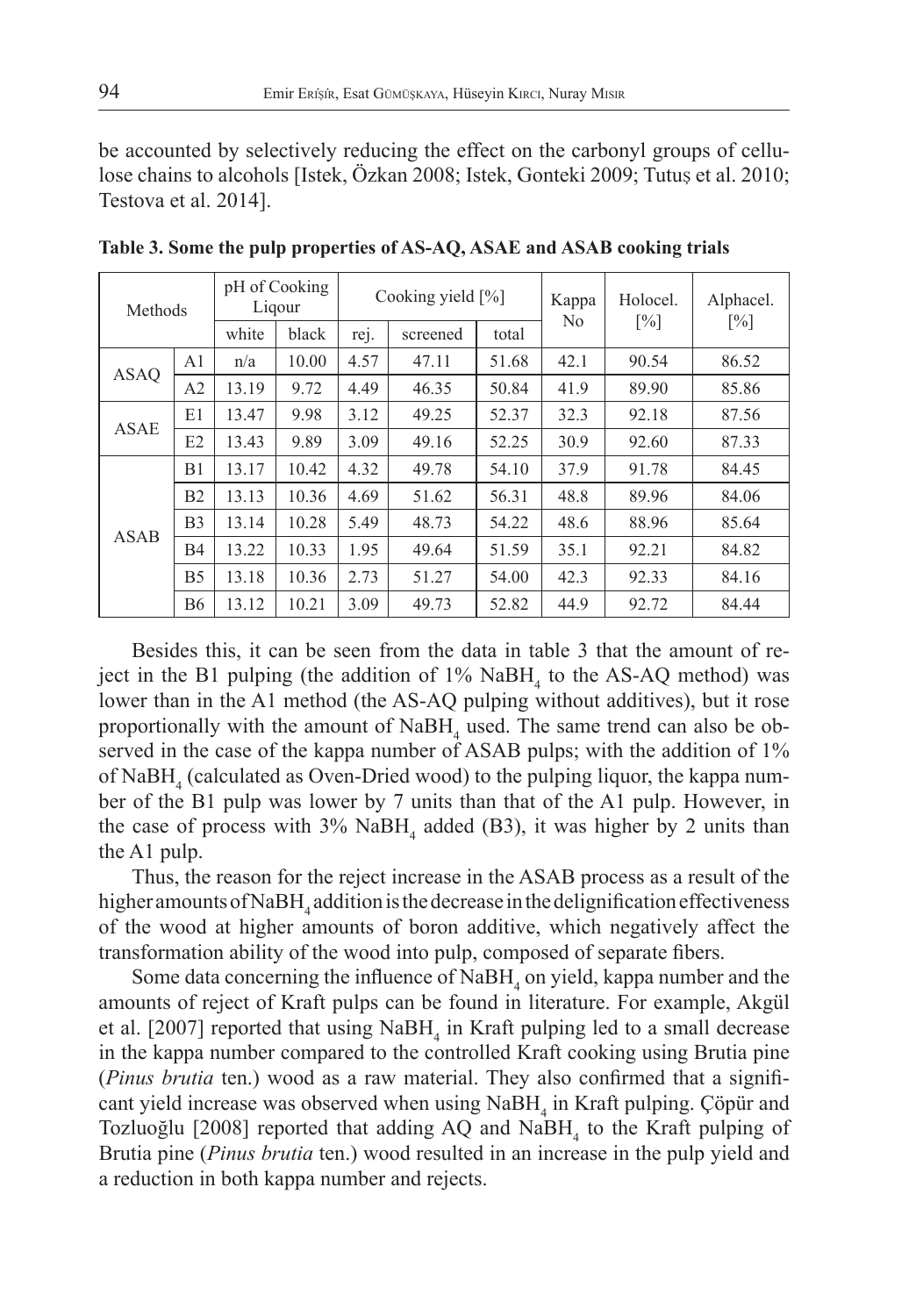The lowering effectiveness of the delignification in the case of the ASAQ pulping with higher amounts of  $\text{NaBH}_4$  could also be the result of decreased hemicellulose degradation, known to be covalently connected with lignin which binds fibres together in the wood matrix and is also located in the fibre wall. Another cause could possibly be the reaction of NaBH<sub>4</sub> with NaOH and Na<sub>2</sub>SO<sub>3</sub> at higher amounts of the former. However, the pH measurements of the black liquor did not confirm this. The pH values of the black liquors in all the ASAB trials in table 3 were significantly higher than those of the other pulping methods.

In table 3, the results of the ASAE pulping experiments of the Caucasian spruce wood are compared to those of the AS-AQ and ASAB pulps produced. The presence of ethanol in the AS-AQ pulping accelerated delignification significantly. From the kappa number measurements of the ASAE pulps, the amount of residual lignin resulted in approximately 10 units lower than that of the AS-AQ pulps. The use of ethanol also positively affected the yield of the pulps and reject content in the AS-AQ pulping process, which were higher by approximately 2.5% and lower by approximately 1.43%, respectively, than that of the AS-AQ process.

The issue of influence on the use of  $NabH_4$  and EtOH in the pulping yield of the ASAB and ASAE pulps was also studied in terms of the contents of cellulose, hemicelluloses and lignin in the pulps. This was done on the basis of the a-cellulose, hemicellulose and lignin contents in the pulps (the hemicellulose constituents of the pulps were determined by the difference between the holo- and a-cellulose contents). The results of the calculations are presented in figs. 1–3.

Figs. 1–3 show that the reason for the higher yield in the ASAE process was due to a higher retention of both the a-cellulose (higher by approximately 1.0–1.5% in fig. 1) and hemicelluloses (higher by approximately 0.6–1.2% in fig. 2), but not the lignin (lower content of lignin in fig. 3). With regards to the ASAB process, the cause of the higher yield of pulps was different. The higher pulping yield during the ASAB process essentially originated from a higher retention of hemicelluloses and lignin in some experiments (the a-cellulose content in the ASAB pulps was lower than in the ASAQ pulps). According to Courchene, Istek and Ozkan, a decrease in α-cellulose content in ASAB pulps can result from higher hemicellulose content [Courchene 1998; Istek, Özkan 2008].

Table 3 represents the relationships between the pulp viscosity and pulping conditions of the AS-AQ without and with the addition of ethanol or sodium borohydride. The data would seem to suggest that the viscosity of the pulps showed a decrease with the addition of sodium borohydride to the AS-AQ liquor, as compared to the viscosity of the AS-AQ pulps. The drop in pulp viscosity was slightly lower with extended pulping time. The effect could be explained by the increasing retention of hemicellulose and lignin in the ASAB pulps with lower DP and a-cellulose content.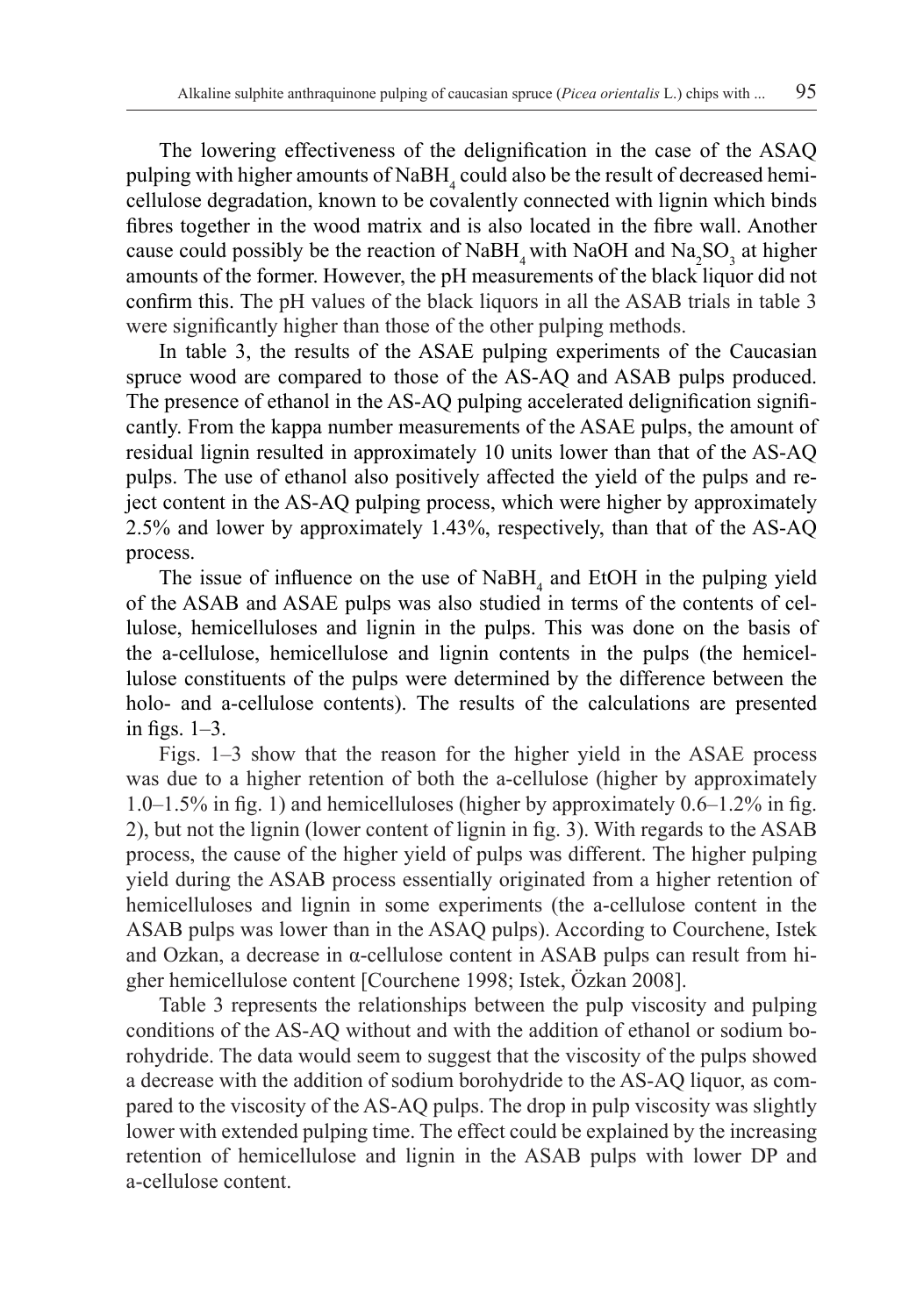

**Fig. 1. The Cellulose Yield of AS-AQ, ASAE and ASAB pulps**



**Fig. 2. The Hemicellulose Yields of AS-AQ, ASAE and ASAB pulps**





Concerning the effect of the cooking time on the pulp viscosity, lower viscosity values were obtained in the cooking trials with extended times of 180 mins with regards to the AS-AQ and ASAE pulping experiments. However, in the case of the ASAB pulping trials, the viscosity values of the pulps were affected differently by the cooking times. For instance, with a lengthened cooking time, an increase in the pulp viscosities could be noticed. This tendency was irrespective of the amount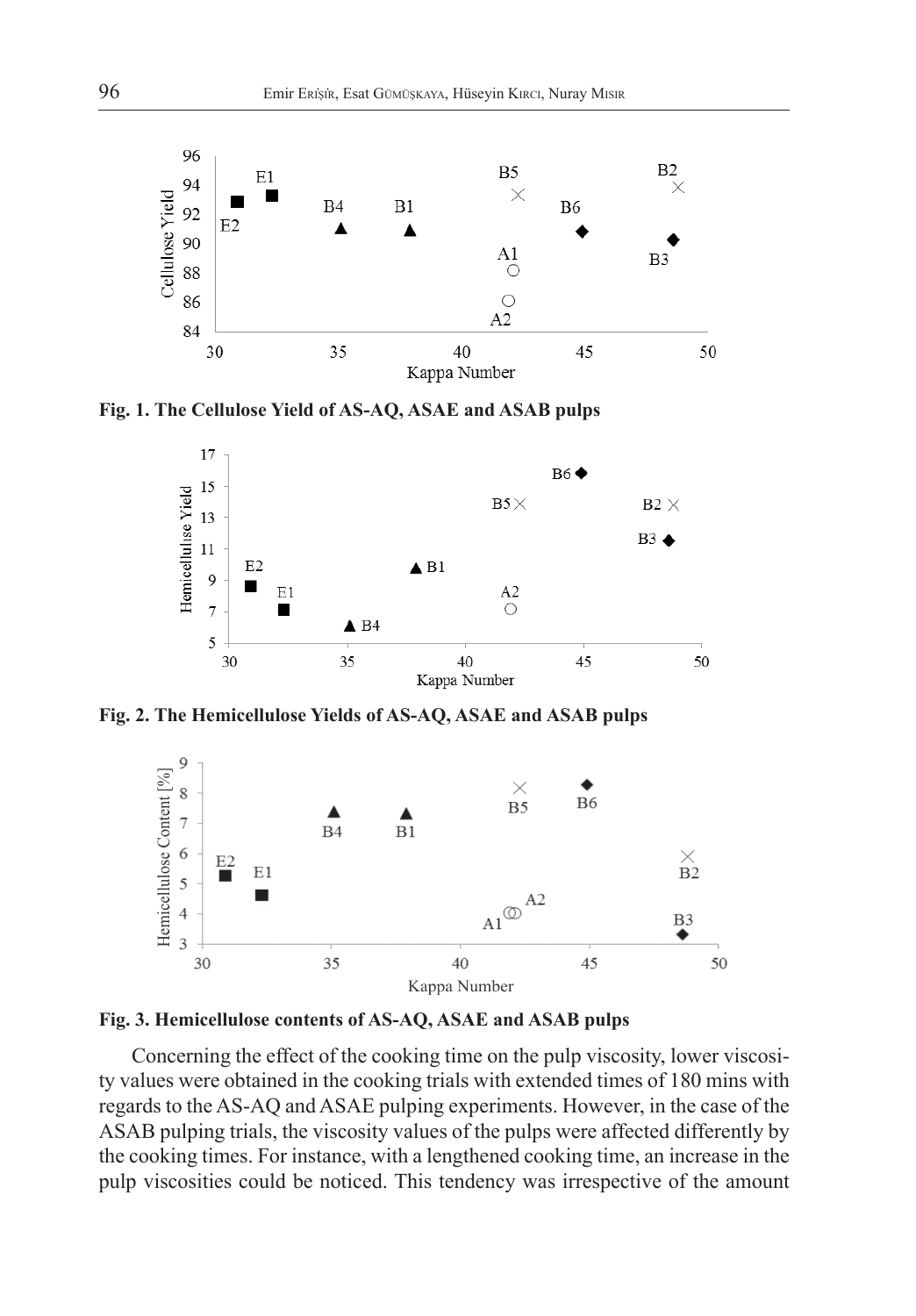of NaBH<sub>4</sub> added and can be explained by the lower content of lignin in the B4-B6 pulps than in the B1-B3 ones. The effects of the sodium borohydride on the pulp viscosity displayed a good correlation with that documented in the literature. For example Çöpür, Tozluoğlu [2008]; Tutuş et al. [2010] and Gülsoy, Eroǧlu [2011] found that using sodium borohydride in Kraft pulping considerably decreased the viscosity values of Kraft-Borohydride pulps. They also reported that when the amount of sodium borohydride in Kraft pulping was increased, the pulp viscosity rose by a small proportion [Akgül, Temiz 2006; Çöpür, Tozluoğlu 2008].

The effect of using  $N$ a $BH$ <sub>4</sub> and EtOH in the ASAQ pulping was also evaluated in terms of the strength and optical properties of the resulting pulps. These results are presented in figs. 4–6 and in table 4.



**Fig. 4. Effects of cooking time on viscosity and kappa number in AS-AQ, ASAE and ASAB pulping; AS-AQ and ASAE pulping trials on left, ASAB pulping trials on right**



**Fig. 5. Comparison of tensile strength of pulps in 50°SR**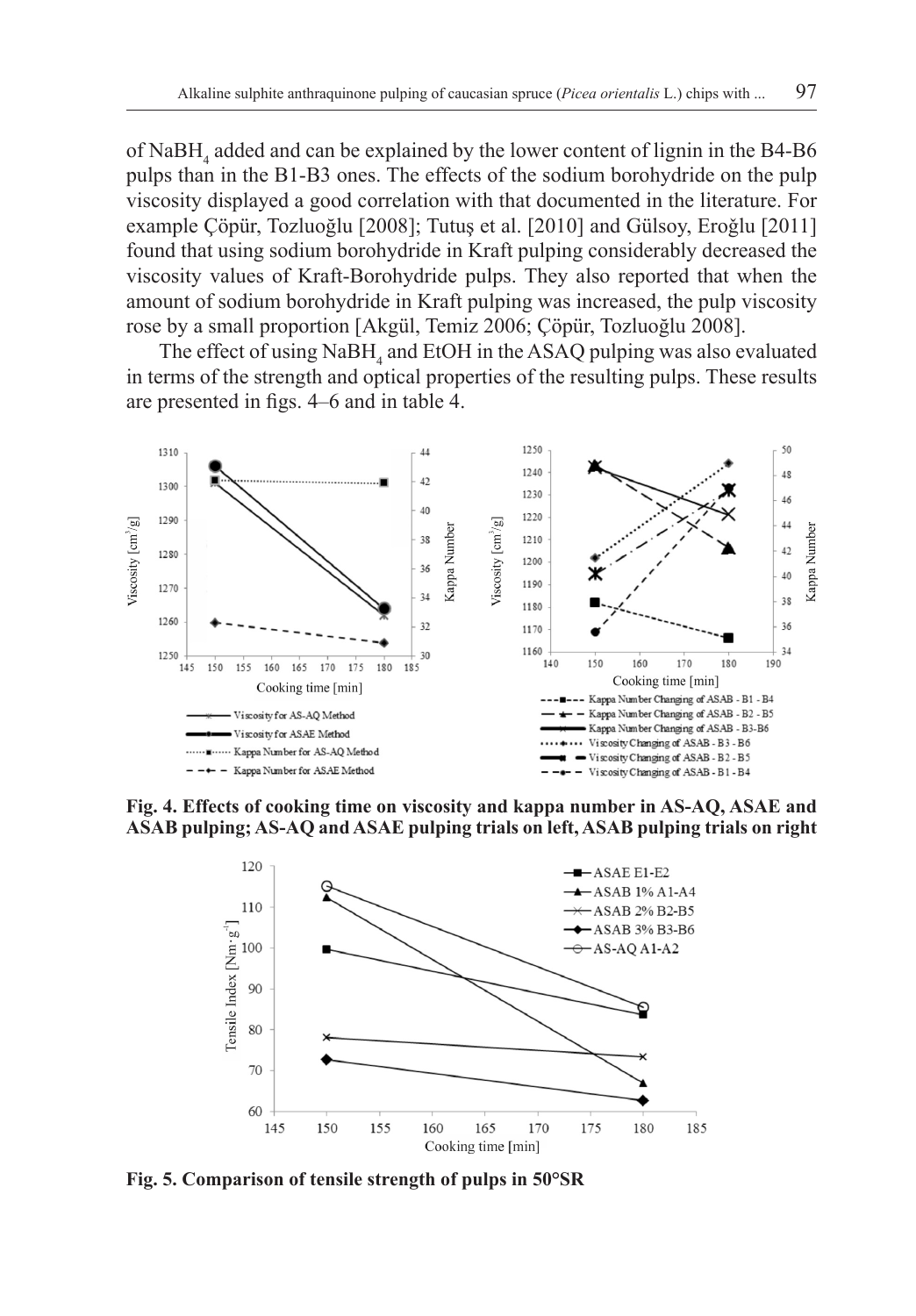

**Fig. 6. Comparison of tear strength of pulps in 50°SR**





Figs. 4 and 5 show that the static strength properties (tensile index and burst index) of the ASAB and ASAE pulps were in general lower than those of the AS-AQ pulps by relatively 34.2 and 13.7%, respectively. As for the tear index (dynamic strength property), the tendency was similar (fig. 6). The tear strength of the ASAB and ASAE pulps greatly decreased compared to that of the AS-AQ pulps, by relatively 23.3 and 10.9%, respectively. Taking into account these results, on the whole the ASAE pulps had better static and dynamic strength properties than the ASAB pulps.

According to Gülsoy and Eroğlu [2011]; Akgül et al. 2007, the lower strength properties of the paper sheets (tensile, burst and tear) obtained from the Kraft-NaBH<sup>4</sup> process than those of Kraft pulps can be explained by the higher pulp yield which results from the increased retention of hemicelluloses, which decrease the fiber content per unit weight of oven dried pulp and the cellulose/hemicellulose ratio in the pulp.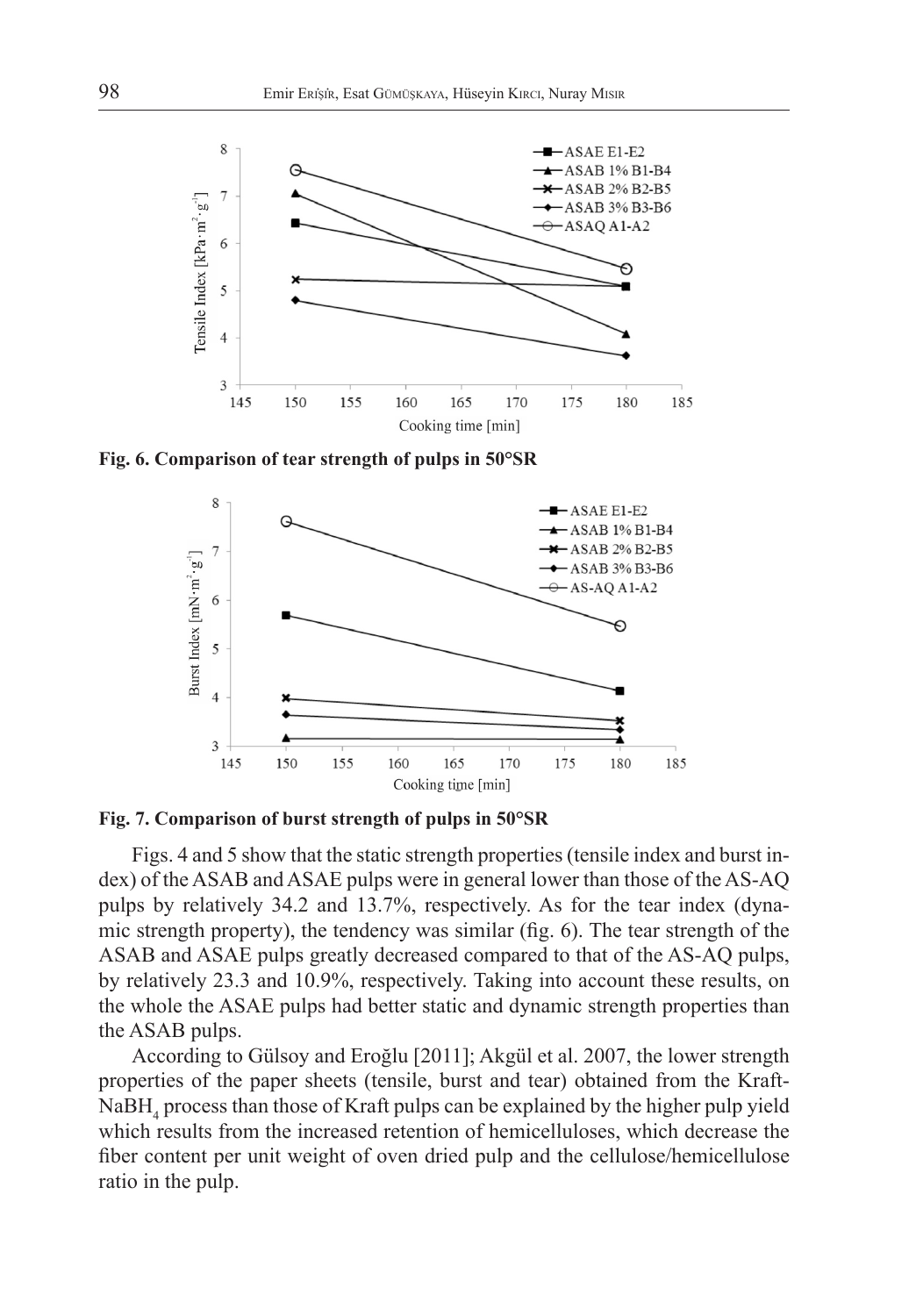| Methods     | Trials         | Whiteness<br>[% ISO] | <b>Brightness</b><br>$\lceil\%$ ISO] | Opacity<br>[% ISO] | $L^*$ | $a^*$ | $h^*$ |
|-------------|----------------|----------------------|--------------------------------------|--------------------|-------|-------|-------|
| AS-AO       | A <sub>1</sub> | 50.7                 | 35.97                                | 93.86              | 76.49 | 4.32  | 18.26 |
|             | A2             | 50.5                 | 36.01                                | 91.64              | 76.37 | 4.09  | 17.99 |
| <b>ASAE</b> | E1             | 48.3                 | 35.08                                | 93.95              | 75.01 | 4.40  | 16.89 |
|             | E2             | 46.98                | 33.77                                | 93.2               | 74.18 | 4.69  | 17.24 |
| <b>ASAB</b> | B1             | 44.41                | 29.23                                | 94.7               | 72.5  | 5.02  | 20.85 |
|             | B <sub>2</sub> | 42.83                | 27.63                                | 96.25              | 71.44 | 5.13  | 21.50 |
|             | B <sub>3</sub> | 41.97                | 26.84                                | 95.92              | 70.85 | 5.56  | 21.74 |
|             | B4             | 46.04                | 30.36                                | 94.82              | 73.57 | 4.66  | 21.01 |
|             | B <sub>5</sub> | 43.28                | 28.08                                | 96.69              | 71.68 | 5.19  | 21.29 |
|             | <b>B6</b>      | 42.65                | 27.32                                | 97.06              | 71.31 | 5.30  | 21.79 |

**Table 4. The Optical and Colour properties of papersheets (50 SR°) of AS-AQ, ASAE and ASAB pulps**

Table 4 shows the optical properties of the ASAQ, ASAB and ASAE pulps.

The data from table 4 show that additions of ethanol and especially  $N$ a $BH$ <sub>4</sub> to the ASAQ pulping had an unfavorable influence on the whiteness and brightness of the pulps. The whiteness and brightness of the ASAE and ASAB pulps was lower by relatively 17.8% and 5.1%, respectively, than the indices of the ASAQ pulps. Thus, the addition of EtOH to the ASAQ pulping affected the optical properties of the pulps negatively but as not much as addition of  $N$ a $BH$ <sub>4</sub>. The fact that these properties of the ASAE and ASAB pulps were lower than in the case of the ASAQ pulps, even when the kappa number of the former pulps was lower, suggests that additions of EtOH and  $N$ a $BH$ <sub>4</sub> may favour the creation of chromophores in pulps. In a previously published study, it was shown that adding  $NabH_4$  to Kraft cooking of brutia pine chips, NaBH<sub>4</sub> showed a beneficial effect on the brightness of the paper sheets [Çöpür, Tozluoğlu 2008].

The optical property of the pulps, which was also determined, was opacity. The data from table 4 shows that the addition of EtOH and  $N_{\rm a}$  able ASAQ pulping improved the opacity, but this was a consequence of the lower brightness values of the ASAE and ASAB pulps.

## **Conclusions**

The AS-AQ, ASAE and ASAB pulping processes of spruce (*Picea orientalis* L.) wood were carried out in a laboratory. The physical and chemical properties of the pulps were compared. The results were as follows:

1. The addition of ethanol to the ASAQ pulping in general had a favourable influence on the screened yield and kappa number of the pulps.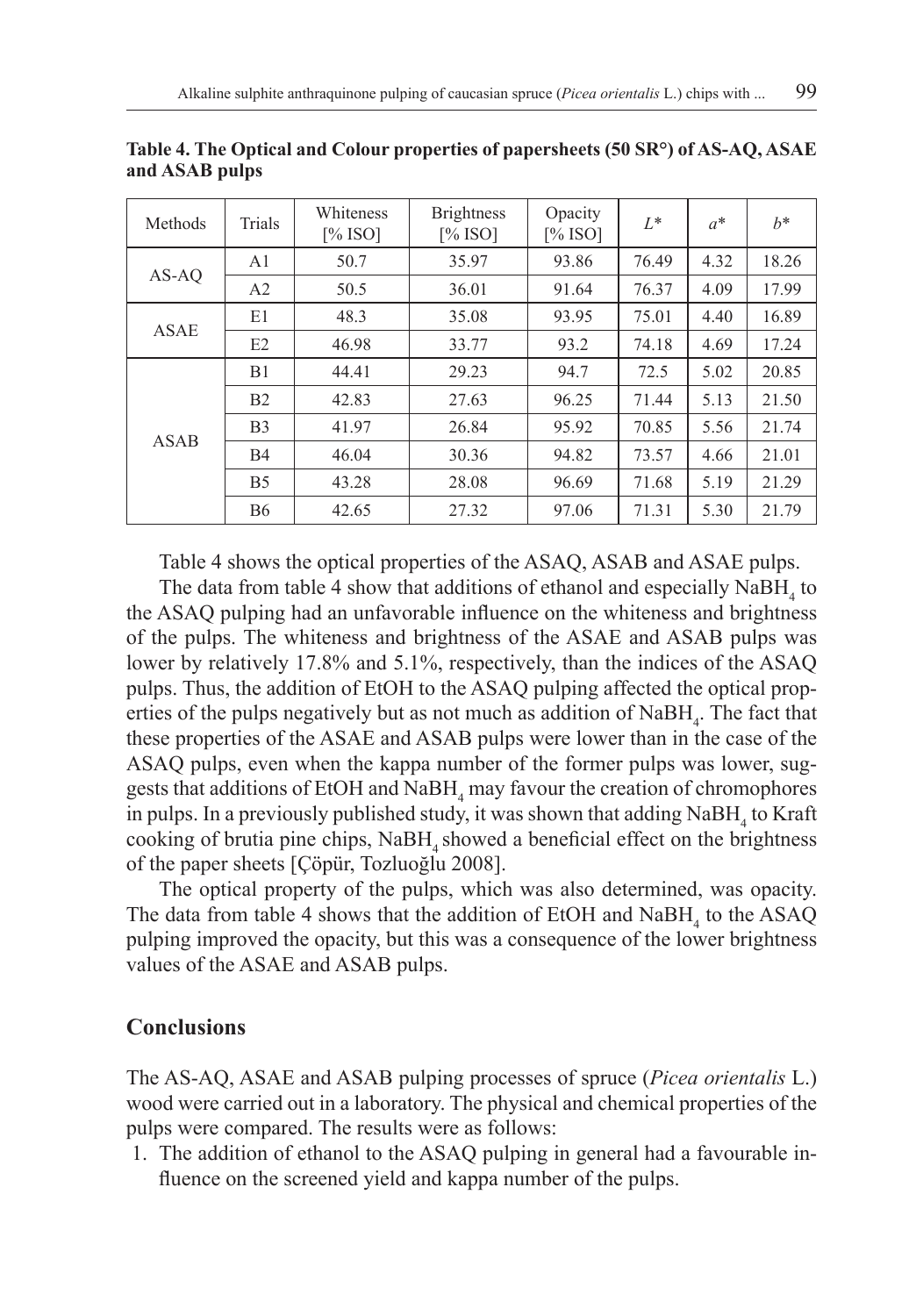- 2. The addition of  $N$ a $BH$ <sub>4</sub> to the ASAQ pulping also had a similar influence on the screened yield and kappa number of the pulps on the condition that the amount added was not higher than 1–2% and the time of pulping was 180 min.
- 3. The higher yield of ASAE pulps ed from the higher retention of both cellulose and hemicelluloses, while the higher yield of ASAB pulps resulted from the higher retention of hemicelluloses and lignin.
- 4. A distinct negative effect regarding the modification of the ASAQ pulping conditions on the viscosity of the pulps was observed in the case of additions of  $N$ a $BH$ <sub>4</sub> to this pulping process. The decrease in viscosity with reference to these pulps was lower with extended pulping times.
- 5. The static strength properties (tensile index and burst index) of the ASAB and ASAE pulps were in general lower than the AS-AQ pulps. In the case of the tear index, the tendency was similar.
- 6. The addition of ethanol and especially  $N$ a $BH$ <sub>4</sub> to the ASAQ pulping had an unfavourable influence on the whiteness and brightness of the pulps.

### **References**

- **Akgül M., Temiz S.** [2006]: Determination of Kraft-NaBH<sub>4</sub> pulping condition of Uludag Fir (*Abies bornmuelleriana* Mattf.). Pakistan Journal of Biology and Science 9 [13]: 2493–2497
- **Akgül M., Çöpür Y., Temiz S.** [2007]: A comparison of Kraft and Kraft-Sodium borohydrate brutia pine pulps. Building and Environment 42 [7]: 2586–2590
- **Browning B.L.** [1967]: Methods of Wood Chemistry. Vol. II. John Wiley and Sons Inc. New York.
- **Courchene C.E.** [1998]: The tried, the true, and the new getting more pulp from chips -modifications to the Kraft process for increased yield. Proceedings of 1998 Breaking the Pulp Yield Barrier Symposium. Available from: http://www.tappi.org/Bookstore/Technical-Papers/Conference-Papers/1998/YIE98/Tried-the-True-and-the-New-Getting-More-Pulpfrom-Chips-1998-Breaking-the-Pulp-Yield-Barrier-Sy.aspx
- **Çöpür Y., Tozluoğlu A.** [2008]: A comparison of Kraft, PS, Kraft-AQ and Kraft-NaBH<sub>4</sub> pulps of Brutia pine. Bioresource Technology 99 [5]: 909–913
- **Fengel D., Wegener G.** [1989]: Reactions in Alkaline Medium. In: Wood, Chemistry, Ultrastructure, Reactions. Walter de Gruyter and Co., Berlin: 296–319
- **Gullichsen J., Fagelholm C.J.** [1999]: Chemical Pulping. In: Papermaking Science and Technology – Book B. Tappi Press, Finland.
- **Gülsoy S.K., Eroğlu H.** [2011]: Influence of sodium borohydride on Kraft pulping of European black pine as a digester additive. Industrial & Engineering Chemistry Research 50 [4]: 2441–2444
- **Hafizo**ǧ**lu H., Usta M.** [2005]. Chemical composition of coniferous wood species occurring in Turkey, Holz als Roh- und Werkstoff 63 [1]: 83–85
- **Hauki T., Reilama I.** [1982]: The chemical cycle and recovery of chemicals. NS-AQ pulping. Proceedings of International Sulfite Pulping Conference, Toronto, Ontario: 41–46
- **Hedjazi S., Kordsachia O., Patt R., Latibari A.J., Tschirrer U.** [2009]: Alkaline sulfiteanthraquinone (AS/AQ) pulping of wheat straw and totally chlorine free (TCF) bleaching of pulps. Industrial Crops and Products 29 [1]: 27–36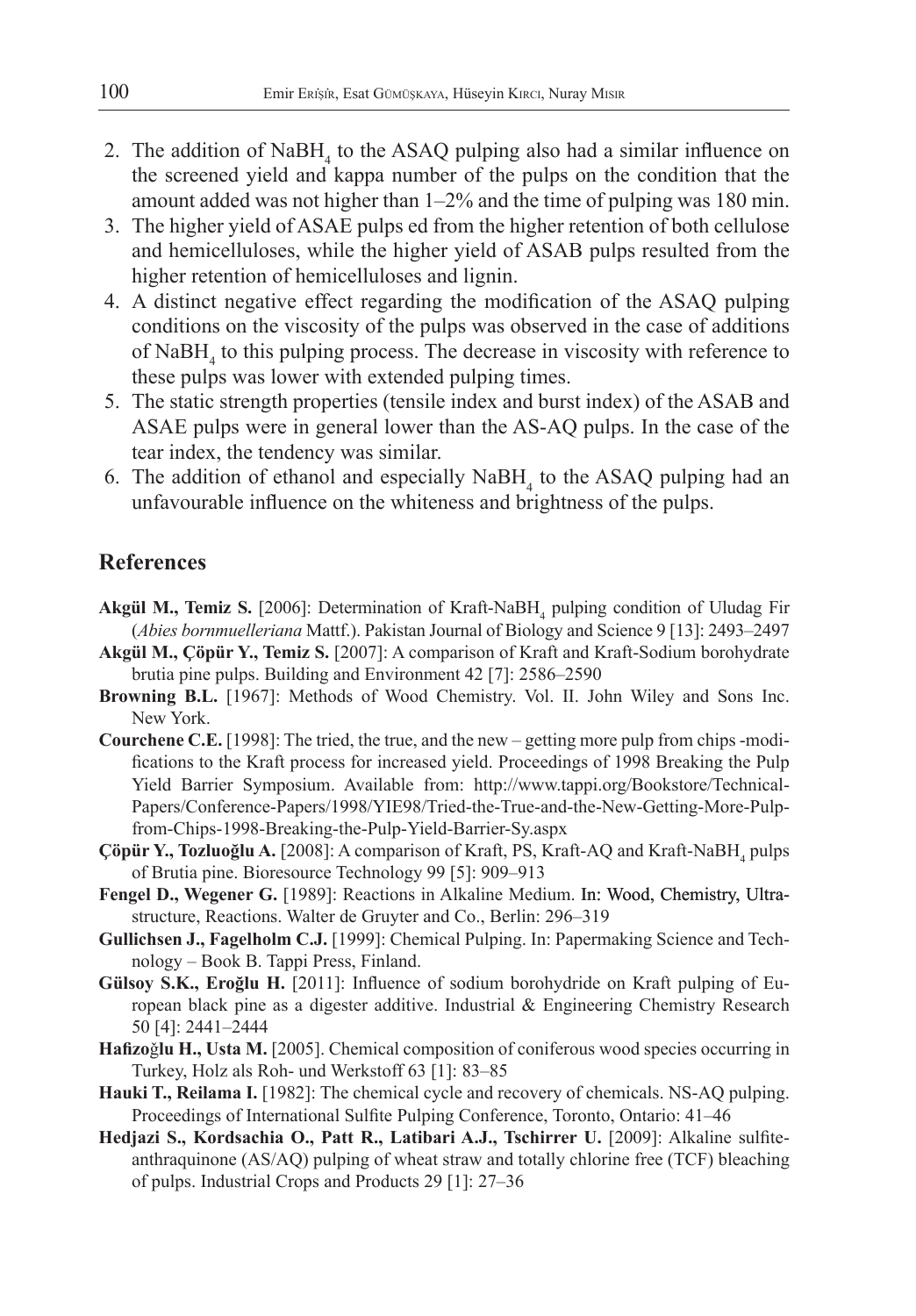- **Hendriks A.T.W.M., Zeeman G.** [2009]: Pretreatments to enhance the digestibility of lignocellulosic biomass. Bioresource Technology 100 [1]: 10–18
- **Henrisksson G., Lennholm H.** [2009]: Cellulose and Carbohydrate Chemistry. In: Ek M., Gellerstedt G. and Henriksson G. (ed.), Wood Chemistry and Biotechnology, Vol. 1. The Series of Pulp and Paper Chemistry and Technology. Walter de Gruyter GmbH & Co. KG, 10785 Berlin. 71–101
- **Ingruber O.V., Allard G. A.** [1970]: Alkaline Sulphite Pulping. Canada Patent 847218.
- **Ingruber O.V., Hill V., Allard G. A.** [1971]: Controlled Alkaline Sulphite Pulping. United States Patent US 3 630 832 A.
- **Ingruber O.V., Stradal M., Histed J.A.** [1982]: Alkaline Sulphite-Anthraquinone Pulping of Eastern Canadian Woods. Pulp and Paper Canada 12: 79–88
- **Istek A.,** Özkan **İ.** [2008]: Effect of sodium borohydride on *Populus tremula* L. Kraft pulping. Turkish Journal of Agriculture and Forestry 32: 131–136
- **Istek A., Gonteki E.** [2009]: Utilization of sodium borohydride (NaBH<sub>4</sub>) in Kraft pulping process. Journal of Environmental Biology 30 [6]: 5–6
- **Kettunen J., Reilama I., Ruhanen M.** [1982]: A case-study converting a Kraft mill into a NS-AQ mill. In: Goyal G. C. (ed.), Anthraquinone Pulping: A TAPPI press Anthology of Published Papers. Atlanta-1997: 401–405
- **Kirci H., Bostanci S., Yalinkilic M.K.** [1994]: A new modified pulping process alternative to sulfate method alkali-sulfite-anthraquinone-ethanol (ASAE). Wood Science and Technology 28 [2]: 89–99
- **Kordsachia O., Reipschläger B.R.** [1990]: ASAM pulping of birch wood and chlorine free pulp bleaching. Paperi Puu 72 [1]: 44–50
- **Lai Y.Z.** [2001]: Chemical Degradation. In: Hon D. N. S. and Shiraishi N. (ed.), Wood and Cellulosic Chemistry. Marcel Dekker, Inc: 453–512
- **Oliet M., Garcia J., Rodriguez F., Gilarranz M.A.** [2002]: Solvent effects in autocatalyzed alcohol-water pulping comparative study between ethanol and methanol as delignifying agents. The Chemical Engineering Journal 87 [2]: 157–162
- Patt R., Kordsachia O. [1986]: Production of pulps using alkaline sulfite solutions with an addition of anthraquinone and methanol. Das Papier 40 [10]: 1–8
- Patt R., Kordsachia O., Schubert H., L. [1998]: The ASAM process. In: Young R. A. and Akhtar M. (ed.), Environmentally Friendly Technologies for the Pulp and Paper Industry. Wiley, John and Sons, Incorporated: 101–131
- **Patt R., Kordsachia O., Rose B.** [2003]: Modified Alkaline Sulfite pulping. Wochenblatt Für Papierfabrikation 131: 892–897
- **Serin Z., Gümüşkaya E., Ondaral S.** [2003]: A Review of the Chemical Composition of Different Softwoods, Hardwoods and Annual Plants. Proceedings of Forest for Food and Water, IFSS Symposium. İstanbul: 348–361
- **Sixta H., Potthast A., Krotsschek A.W.** [2006]: Sulfite Chemical Pulping. In: Sixta H. (ed.), Handbook of Pulping. Wiley-VCH Verlag GmbHand Co. Weinheim: 109–475
- **Teleman A.** [2009]: Hemicelluloses and Pectins. In: Ek M., Gellerstedt G. and Henriksson G. (ed.), Wood Chemistry and Biotechnology, Volume 1. The Series of Pulp and Paper Chemistry and Technology. Walter de Gruyter GmbH & Co. KG, 10785 Berlin: 101–121
- **Testova L., Nieminen K., Penttilä P. A., Serimaa R., Potthast A., Sixta H.** [2014]: Cellulose degradation in alkaline media upon acidic pretreatment and stabilisation, Carbohydrate Polymers 100: 185–194
- **Tutuş A.** [2005]: The utilization of the boron compounds in pulping and bleaching. Proceedings of I. National Boron Symposium. Ankara: 399–404